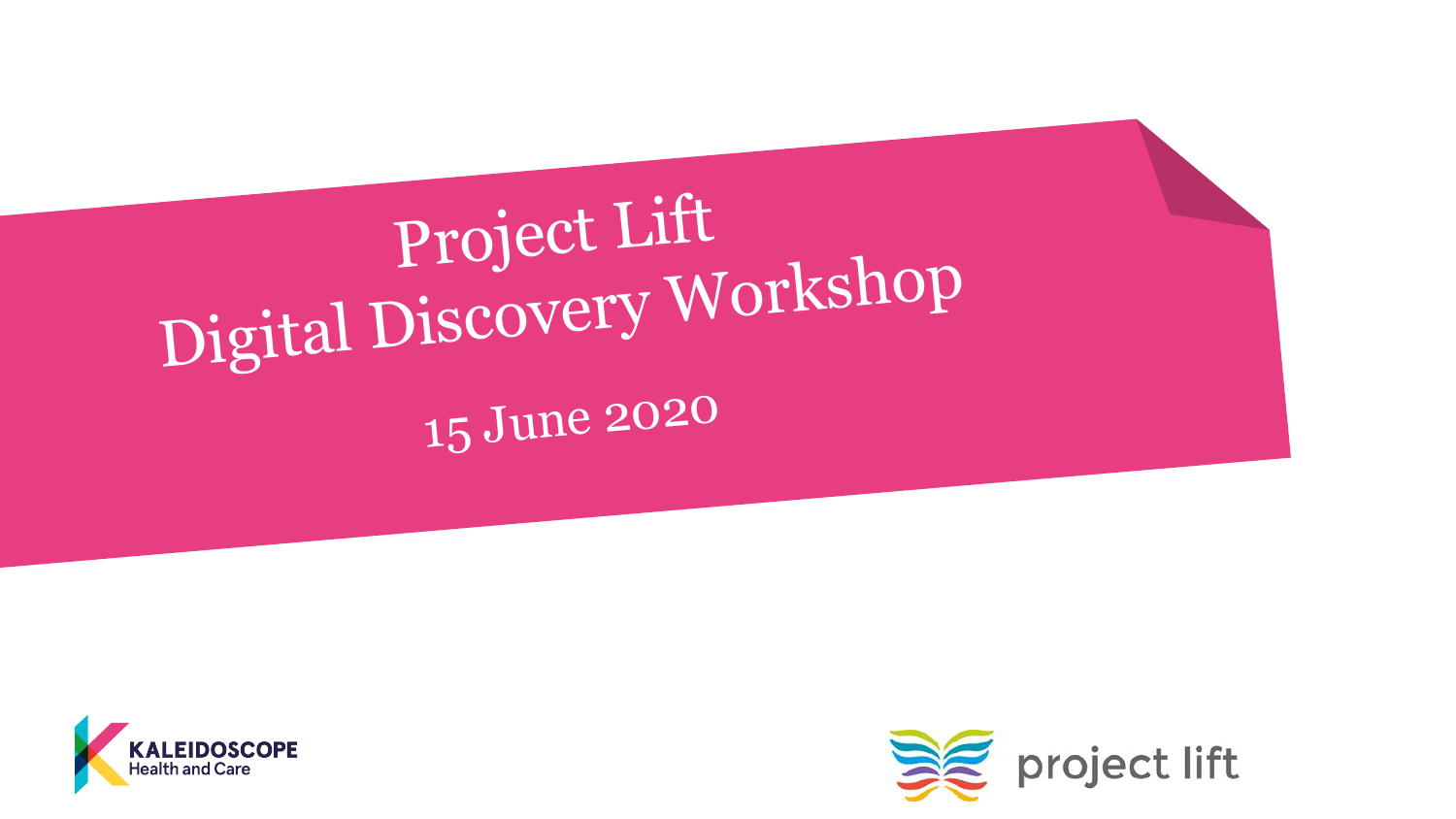### **We know that now, more than ever, there is a need and desire to connect.**

The community is at the heart of everything Project Lift does. As we plan our upcoming activity and next steps want to ensure that we listen to, understand and respond to the community's needs.

On **15 June 2020** we brought together the wider Project Lift community to explore how we can continue to support the health and care system throughout the Covid-19 period.

We were joined by **21 colleagues** from across health and social care, including those working in NHS, social services, charities, public health and improvement.

Our objective for the session was to agree 'what success looks like' for Project Lift community engagement activity in the next 9 months.



During the session, we covered:

- Introductions and context setting
- What does 'success' look like
- Identifying risks
- Aims for the next 9 months

This pack provides an overview of our discussions.

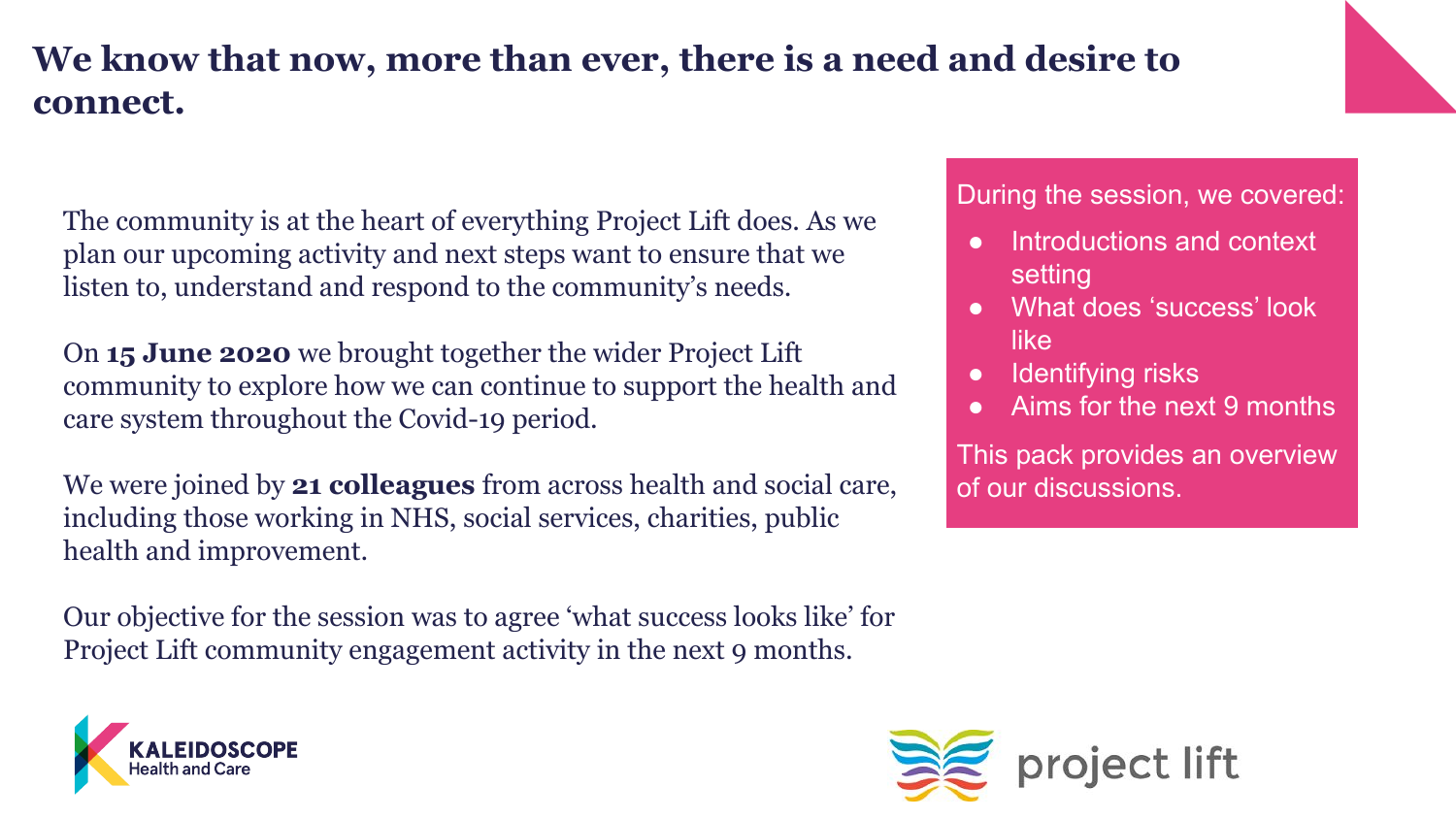# Section 1: Welcome and context settings

We began the event with introductions to the group and a time to set the context for the session. In small groups, we introduced ourselves and shared why we are participating in the workshop.

#### We then heard from **Jenni Jones, Principal Lead at Project Lift who discussed why we are meeting.**

Jenni shared her perspective on why leadership really matters now, and will continue as we go forward in the Covid-19 context.

We had a plan for the rest of the year that was tuned into what people had told us they wanted. However, in the new circumstances, it is important for us to take stock of what we've offered and what is possible in these circumstances. The conversation today is about discovering together what options and activities we can take forward.





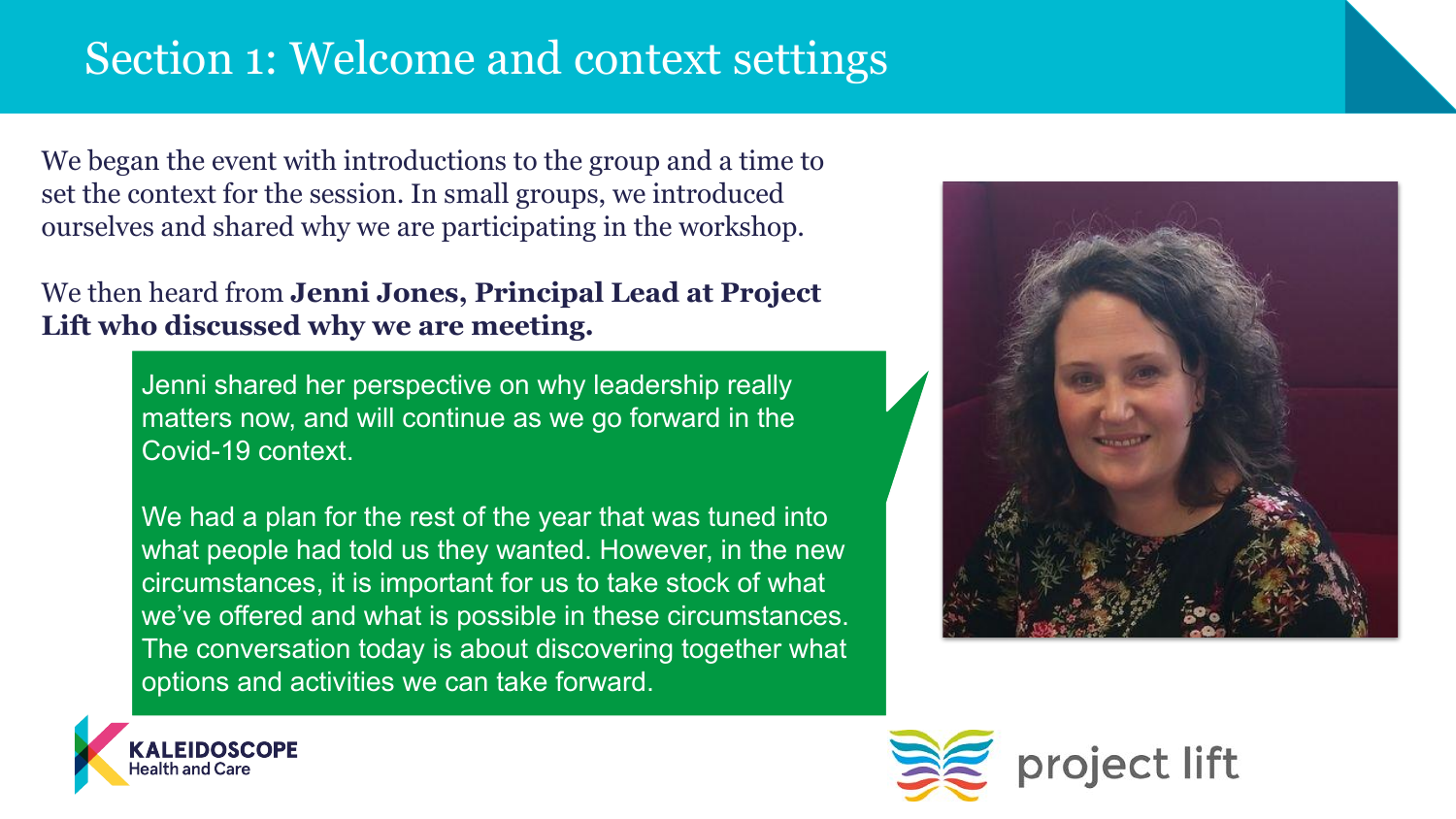# Section 1: Welcome and context settings

**Lydia Paris** from Kaleidoscope Health & Care then shared further context about the partnership with Project Lift, the purpose of the community events and the work already delivered.

Lydia shared that Project Lift's community engagement work aims to:

**Offer creative and liberating spaces for leaders at all levels to:**

- **Connect with others** to share perspectives and stories
- **Express their experience** and interest in leadership, work culture and wellbeing
- Build their **individual agency**
- **Make a collective contribution** to the leadership of health and social care across Scotland, regardless of grade or profession

As well as that, Kaleidoscope is helping Project Lift to **a) increase the reach** of the community and **b) enable collaboration** between disciplines, professions and sectors.





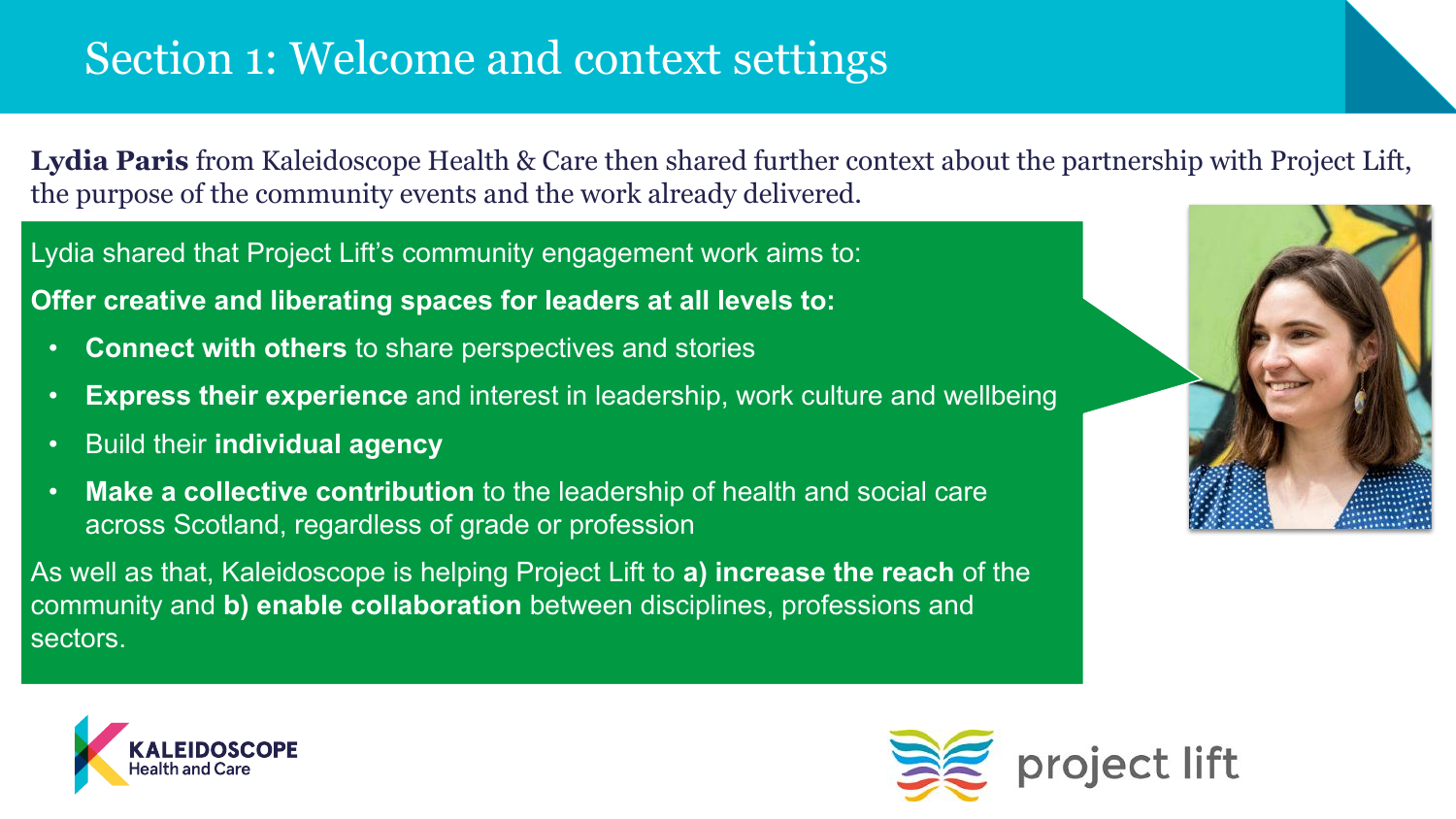We then spent time orienting around understanding Project Lift and its aims. We asked participants to share their questions.

### **'What is your silliest of silly questions about Project Lift and its aims?'**

We answered some of the questions during the session….

#### **Q: Can Project Lift help me with homeschooling or childcare?**

A: Project Lift shared their [Coronavirus Resources p](https://projectlift.scot/coronavirus-resources/)age, which includes information about Children and Families at home. They also shared the [National Wellbeing Hub p](https://www.promis.scot/)age that has a number of resources for those working in health or social services in Scotland.

#### **Q: How can project lift be seen as all inclusive to senior leaders?**

A: Inclusivity is important to Project Lift, and is even more important now. We want to connect and invite all leaders to contribute in the space. Project Lift's work is about collective and compassionate leadership at all levels.

#### **Q: How can I bring my surrounding community (in my street) into Project Lift ?**

A: Our ears are wide open! We want the voice of the public in this and to understand their perspective.



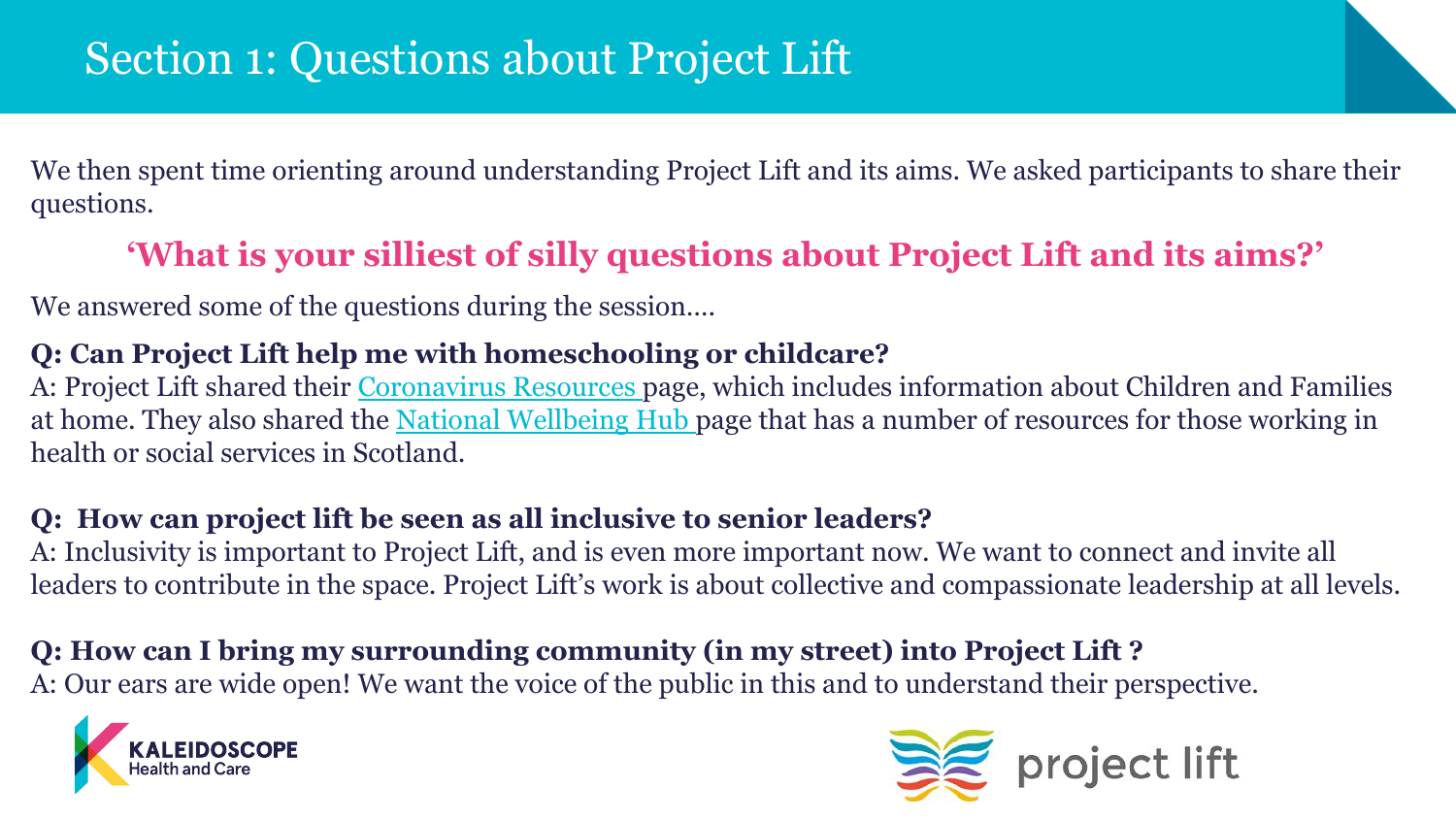# Section 1: Questions about Project Lift

We had too many questions to answer on the day, but we took the rest away after the session to get you the answers...

| What is your silliest of silly questions about Answer from Project Lift<br><b>Project Lift and its aims?</b>                                                                   |                                                                                                                                                                                                                                                                                                                                                                                                                                                                                                                                                                                                                                                                                                                                                                                                                                                                                                                                                                                                                                                   |
|--------------------------------------------------------------------------------------------------------------------------------------------------------------------------------|---------------------------------------------------------------------------------------------------------------------------------------------------------------------------------------------------------------------------------------------------------------------------------------------------------------------------------------------------------------------------------------------------------------------------------------------------------------------------------------------------------------------------------------------------------------------------------------------------------------------------------------------------------------------------------------------------------------------------------------------------------------------------------------------------------------------------------------------------------------------------------------------------------------------------------------------------------------------------------------------------------------------------------------------------|
| When you talk about community engagement<br>what community do you mean, is it<br>communities within the NHS or is it wider? E.g.<br>outside organisations and generations etc? | We broadly mean the community of people we have and want to have connected with<br>Project Lift, so we can support and enable everyone at every level to lead and<br>collaborate. This will include anyone working in health and social care in Scotland, as<br>well as those who are interested and connect with the Project Lift ethos. The bottom line<br>is, all are welcome, it is important to Project Lift to be inclusive.                                                                                                                                                                                                                                                                                                                                                                                                                                                                                                                                                                                                                |
| How can we build on making Project Lift<br>progress so far with Support Workers in terms<br>of both seeing themselves as leaders and<br>having tools to help them develop?     | We have welcomed the opportunities to collaborate and work with Support Workers to<br>see themselves as leaders over 2019. We look forward to every and any opportunity<br>going forwards too. There may be opportunities to further embed the Project Lift<br>Leadership Profile into the 4 pillars learning framework, align learning materials and host<br>events that this cohort of leaders will find relevant and appealing, for example. We would<br>encourage Support Workers to use our soon to be launched Stories that Lift website to<br>share examples of their different leadership stories. Making these stories visible will help<br>other Support Workers, recognise the important leadership work they do. We believe, 'if<br>you can see it you can be it!' The opportunity to collaborate and offer extensible<br>resources appeals given the small Project Lift resource available and our collective<br>ambition to support those in these roles to value and be proud of their contributions to<br>health and social care. |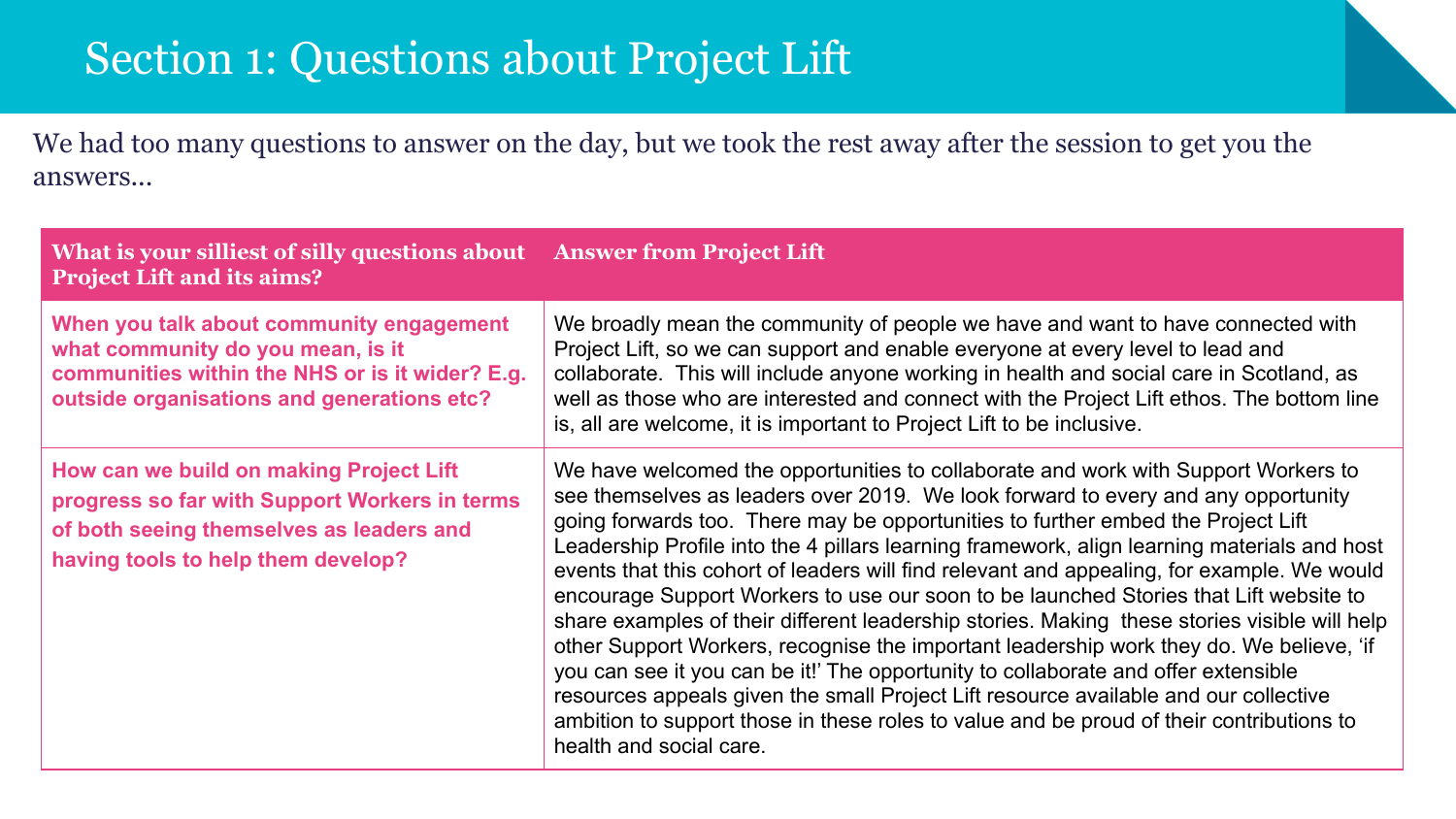| What is your silliest of silly<br>questions about Project Lift<br>and its aims?                                             | <b>Answer from Project Lift</b>                                                                                                                                                                                                                                                                                                                                                                                                                                                                                                                                                                                                                                                                    |
|-----------------------------------------------------------------------------------------------------------------------------|----------------------------------------------------------------------------------------------------------------------------------------------------------------------------------------------------------------------------------------------------------------------------------------------------------------------------------------------------------------------------------------------------------------------------------------------------------------------------------------------------------------------------------------------------------------------------------------------------------------------------------------------------------------------------------------------------|
| <b>How can Project Lift help</b><br>leadership resilience?                                                                  | There are several resources currently brought to the community by Project Lift that recognise the<br>importance of resilience, with a focus on self care for leaders and their teams. We currently<br>signpost these resources via our mailing list and website. These to date include articles, blogs,<br>websites, webinars and access to apply for coaching support. This is a likely topic that will continue<br>to be of interest and importance. At Project Lift we are keen to keep talking about resilience with a<br>focus on self care and listen and respond to needs. We will welcome any ideas, resources or<br>opportunities to amplify the importance of this aspect of leadership. |
| <b>How can Project Lift help rebuild</b><br>cross- sectoral leadership?<br><b>COVID-19 has been a fracturing</b><br>factor. | There are several ways we could help, not least because it is a core element of the Project Lift ethos<br>that real transformation is achieved through collaboration and healthy working relationships,<br>especially across the boundaries of organisations and sectors. Ideas include 'hosting<br>conversations', 'enabling different perspectives to be heard' and offering inspirational and practical<br>leadership development activities based on topics of interest and responding to need. We would<br>welcome a conversation to see what we can do together, let's do it!                                                                                                                |
| How do we keep the PL aims<br>included and part of the current<br>changing leadership roles?                                | Project Lift is essentially a social movement of leaders who aspire and connect to the Project Lift<br>aims and ethos. Collectively we can all play our parts, and individually we can curate, amplify and<br>convene opportunities to keep these alive and valuable at this time. At Project Lift we are open to<br>any opportunities to support and will welcome connections with yourselves and others in this space.                                                                                                                                                                                                                                                                           |
| Could there be session of how we<br>can influence others, both those<br>we lead and those who lead us?                      | Sure. It would be great to explore influence and relationships and how these can help us transform<br>in small and larger ways. Would you be interested in working with us to setup and host?                                                                                                                                                                                                                                                                                                                                                                                                                                                                                                      |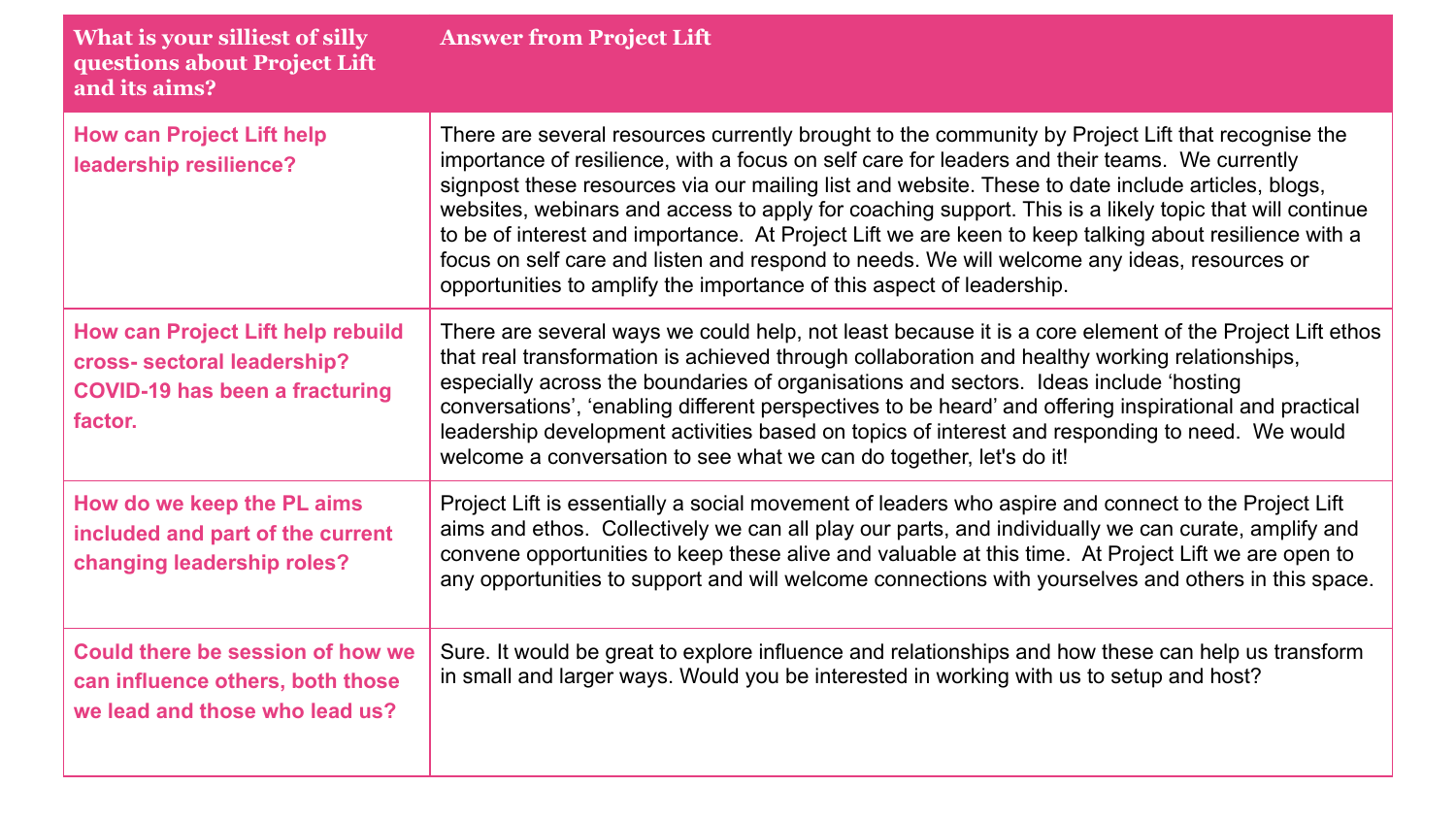| What is your silliest of silly questions<br>about Project Lift and its aims?                                                                                                                                                                                 | <b>Answer from Project Lift</b>                                                                                                                                                                                                                                                                                                                                                                                                                                                                                                                                                                                                                                                                                                                                                                                                                                                     |
|--------------------------------------------------------------------------------------------------------------------------------------------------------------------------------------------------------------------------------------------------------------|-------------------------------------------------------------------------------------------------------------------------------------------------------------------------------------------------------------------------------------------------------------------------------------------------------------------------------------------------------------------------------------------------------------------------------------------------------------------------------------------------------------------------------------------------------------------------------------------------------------------------------------------------------------------------------------------------------------------------------------------------------------------------------------------------------------------------------------------------------------------------------------|
| New leaders have emerged due to the<br>removal of bureaucracy, how can we<br>encourage those individuals and provide<br>support. Nurture the new courage<br>coming through the system                                                                        | This is great news, some ideas to encourage them include, sponsor them, encourage them to<br>share their story and signpost them to leadership development support that really help them<br>continue to thrive. At Project Lift we would love to highlight their story too and have a 'Stories<br>that Lift' site that enables us to highlight and celebrate them. Our redesigned site will also have<br>a section called 'Brought to you By' which highlights a wider range of development from<br>ourselves and other partners.                                                                                                                                                                                                                                                                                                                                                   |
| <b>How can Project Lift support</b><br>connections that are accessible and<br>purposeful in a world that can feel<br>disconnected, scary and remote?                                                                                                         | One way to do this would be to spotlight good practice and the realities of working/living in<br>these times. It is particularly helpful if colleagues have something, they think is valuable to<br>share it with us, we would be delighted to spotlight for others. Hosting conversations on topical<br>issues of the day will also embrace real life experiences and this is an important part of<br>sensemaking and moving forward. We hosted some face to face conversations on this<br>pre-Covid, which community members valued, and we can continue to do this in a virtual space<br>too. These are just some examples of how Project Lift can help, we always welcome the ideas<br>and opportunities our community bring to us and will be keen to support these leaders in ways<br>that celebrate their ideas and efforts onwards – to inspire others like them.           |
| Do the team think that during this time<br>that there might be more emphasis on<br>one / two of the pillars? Do the pillars<br>still feel like they are the most relevant?<br>Does there need to be a shift or change<br>of focus, even in the shorter term? | Talent management, leadership development, values-based recruitment, performance appraisal<br>and engagement pillars are foundational to our ambitions in Project Lift. The glue in the middle<br>is the efforts we are putting into establish a rich and diverse community of leaders at every level<br>to come together to learn, exchange and grow. Relationships are arguably the most significant<br>asset to have when trying to transform care. By creating activity and opportunity for leaders to<br>connect and be inspired by one another, at this time adds value. The 5 pillars remain relevant<br>as they are broad areas of focus, however, there will be elements of each that shift and change<br>according to context we find ourselves in E.g. we are seeing wellbeing and important element of<br>excellent leadership come to the fore in the past few months. |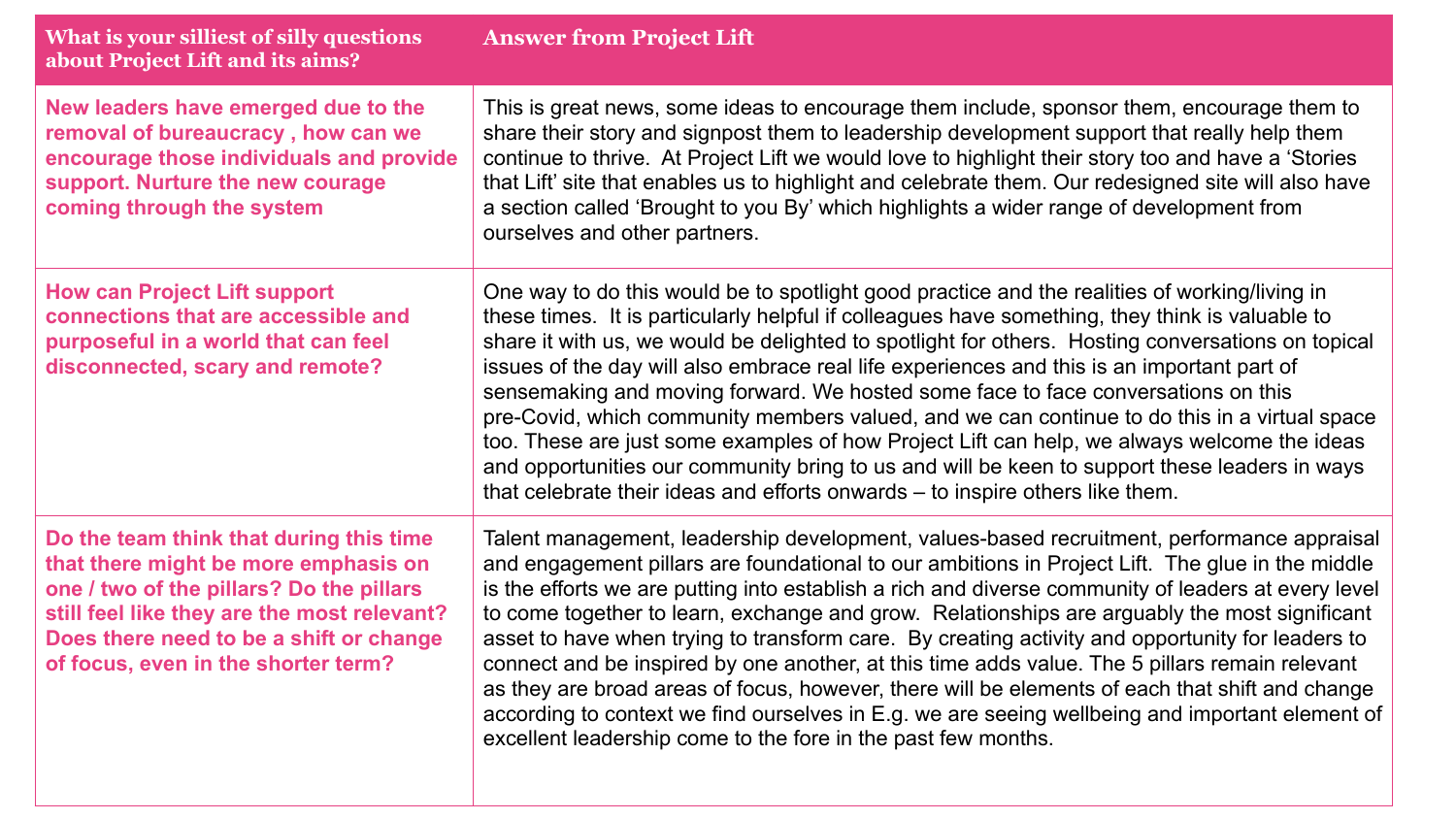# Section 2: What does 'success' look like?

We want to know how we can best help the community in the new context that we're in. We know that face-to-face events will be difficult, people are stretched at work or out of work, and we all have new personal challenges, amongst other things.

In small groups, we explored what success would look like. We asked the groups to consider the following question:

 '**Imagine you're looking back on how Project Lift engaged with the health and social care community through the COVID-19 crisis response period. You think we acted brilliantly. What did we do?'**

> This is a small selection of top responses to [the question. You can view all the responses](https://padlet.com/kscope/c89bkax26ovo5ure)  **[here.](https://padlet.com/kscope/c89bkax26ovo5ure)**



A selection of top responses...

- Listened to the needs and responded with speed and flexibility - resources, support and training.
- Provided relevant and timely advice and guidance on leadership, culture and wellbeing issues - in a way that's easily accessible for anyone, at any level, working across health and social services.
- We used language that EVERYONE understands
- Legacy of collaboration that people can directly track back to something that can be sparked by PL..."I'm here with xx which wouldn't have happened if we hadn't met on that PL zoom call"

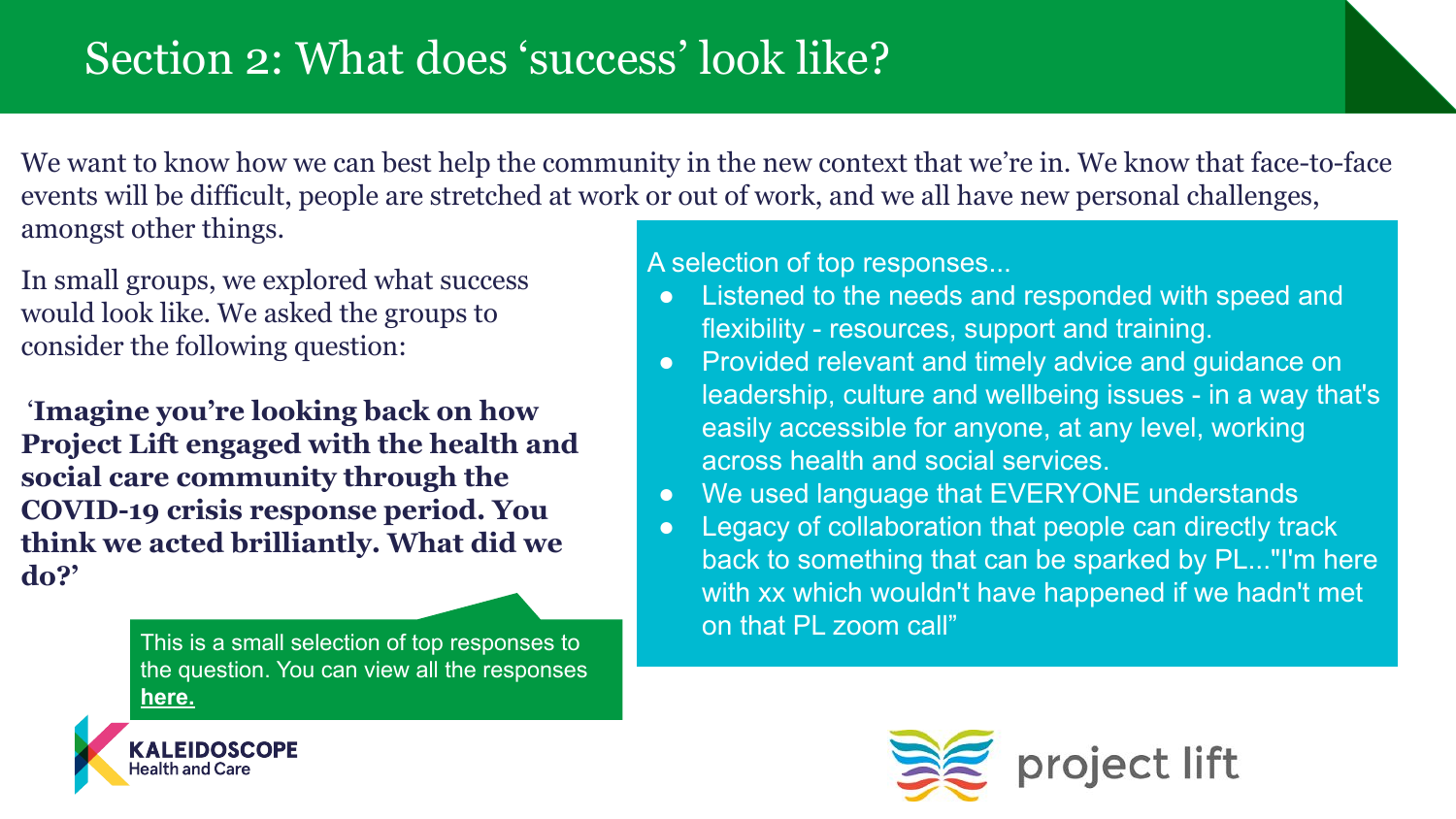## Section 2: What does 'success' look like?

Facilitators shared their breakout group's [key points](https://padlet.com/kscope/c89bkax26ovo5ure) from the discussions, which we grouped into themes of things that Project Lift should consider.

**lealth and Care** 

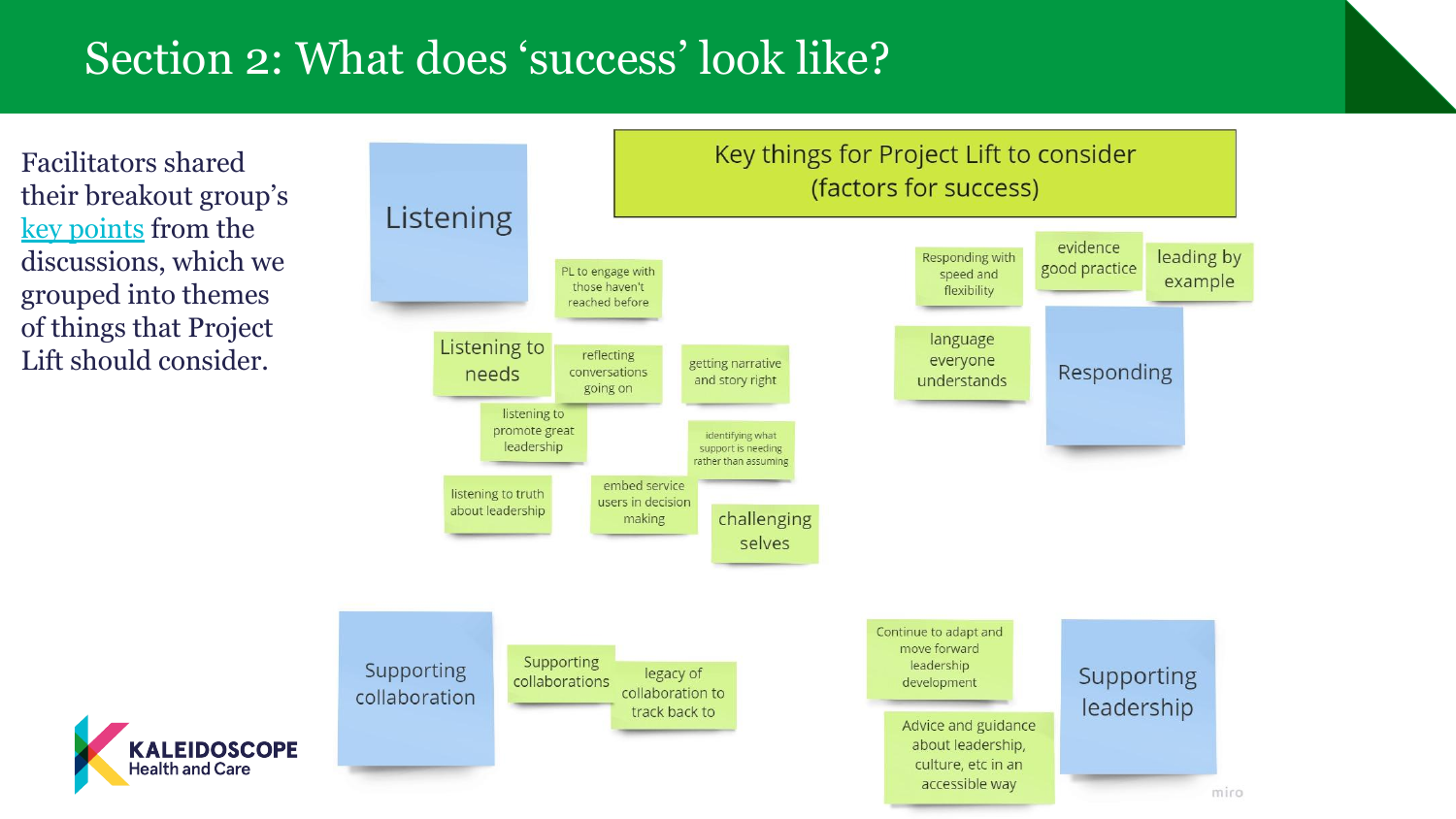# Section 3: Identifying risks

Risks have also evolved in the past few months. There are both practical level risks and higher level risks during this Covid-19 period.

During our next activity, we did a 'pre-mortem', reflecting on where things could go wrong along the way. We asked participants to respond to the scenario:

**IDOSCOPE** 

lealth and Care

It's 9 months from now (March 2021). You're looking back on how Project Lift engaged with the health and social care community through the COVID-19 crisis response period. You think we acted in the worst way possible. **What did Project Lift do to 'act in the worst way possible'?** 

get stuck in doing

and not make

time to learn

decisions lead looked inward and overloaded people with ignored the PL sent out Didn't use language information and or didn't ignored or discounted importance of culture listen to what was valuable. conflicting messages that was accessible the voices from the and compassionate what was landing or fail to which were of no use for everyone broader H&SC workforce leadership change tactic as needed did not listen didn't support didn't develop fell back into the' Didn't listen and respond to the current situation engagement with and were slow to old school' people or listen and was led by control and hierarchy rhetoric other sectors respond. to their needs command behaviours didn't reach into lost the we did not PL - engagement was Was not inclusive all parts of the not personal enough, across sectors momentum learn too high level system

Didn't consider the leadership capability and needs of people who use services and carers alongside the workforce

didnt allow for people Sent so much information I to safely discuss and didn't know what was challenge leader styles relevant and useful and what wasn't and experiences

Made no

focussed only on the NHS, not on the whole system of support for people to live well in Scotland.

didn't listen, told

leaders how to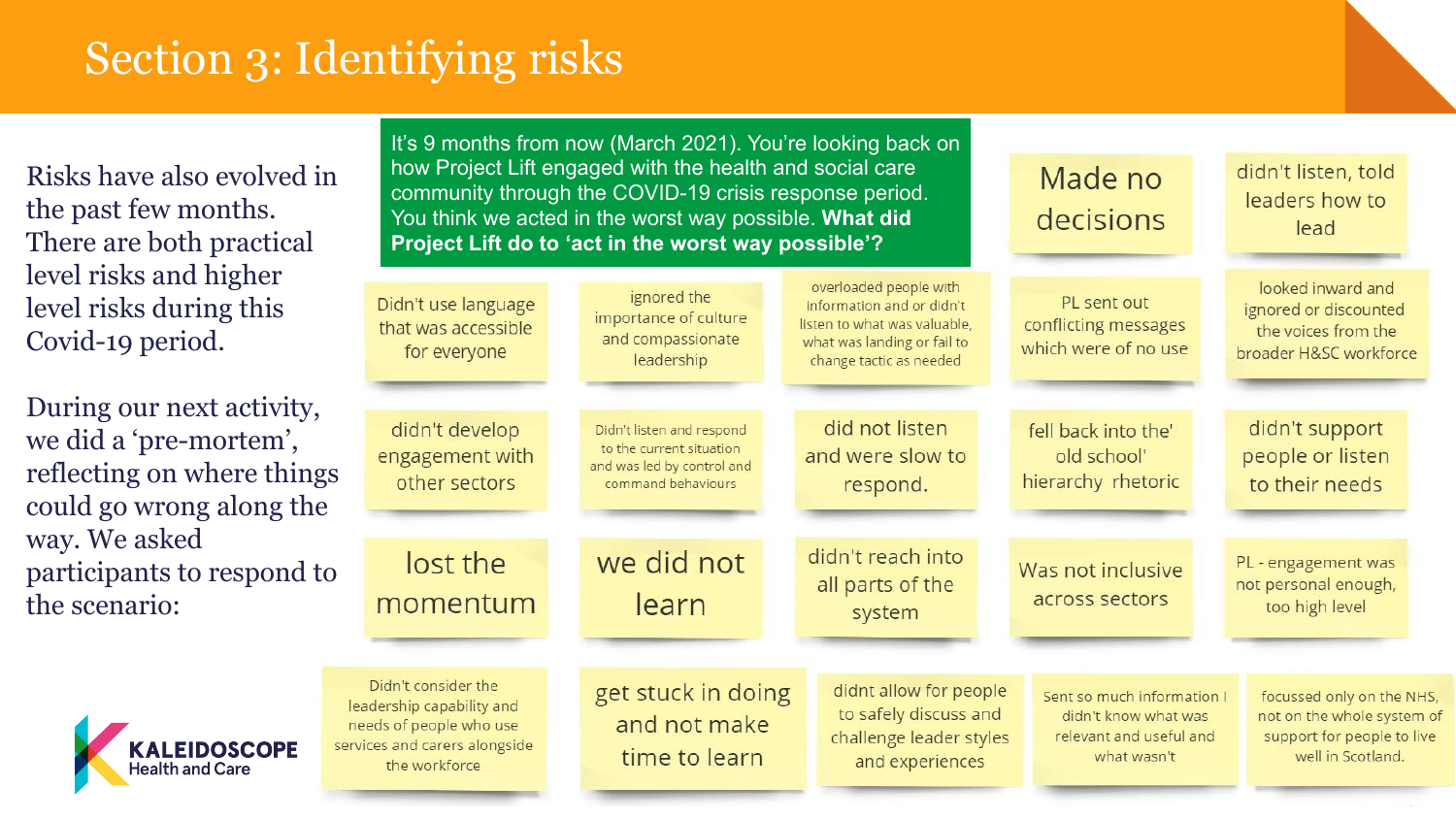# Section 4: Aims for the next 9 months

In the next section, we reflected on the success factors and risks identified and focused on more tangible aims for the next 9 months.

In small groups, we asked participants to respond to the following question

. **'Taking into account the vision and risks identified, individually, think about: A) What the key aims for the programme should be for the next 9 months; B) How would we measure success against those aims?'**

These are the overall themes from the [discussion groups. You can see all the](https://padlet.com/kscope/d1tenyzm9o9usr2r)  responses [here.](https://padlet.com/kscope/d1tenyzm9o9usr2r)

| <b>Key aims</b>                                                                                                                                     | <b>Measuring aims</b>                                                                                                                                                                                                |  |
|-----------------------------------------------------------------------------------------------------------------------------------------------------|----------------------------------------------------------------------------------------------------------------------------------------------------------------------------------------------------------------------|--|
| Facilitate the difficult conversations about leadership,<br>and a safe space to listen and understand<br>experiences                                | Interviews/views from leaders in different<br>meetings/ pieces of work. Ask: how is it<br>feeling? Are people being more honest about<br>their leadership styles? Is it working better?                              |  |
| Share the experiences and stories of leadership                                                                                                     |                                                                                                                                                                                                                      |  |
| Demonstrate the power of participative, collective<br>and compassionate leadership at all levels                                                    | Collect stories and invite personal narrative.                                                                                                                                                                       |  |
| Accessible communications and support and a single<br>narrative                                                                                     | More people engaging - track geographical,<br>professional and sectoral attendance and                                                                                                                               |  |
| Explore scale and how to involve people from range<br>of sectors and levels from across Scotland,<br>especially engaging the social services sector | engagement. And get their feedback and<br>reflections                                                                                                                                                                |  |
| Have a blended approach to opportunities to enable<br>participation from those with different styles                                                | Diverse people gather to share experiences,<br>understand what is similar and what is<br>different. Celebrate these conversations in<br>our comms and invite local style continued<br>dialogue - wherever you are at |  |
| Be flexible in offers, listen to the system and reflect<br>the world we're living in                                                                | Be open to getting it 'wrong'                                                                                                                                                                                        |  |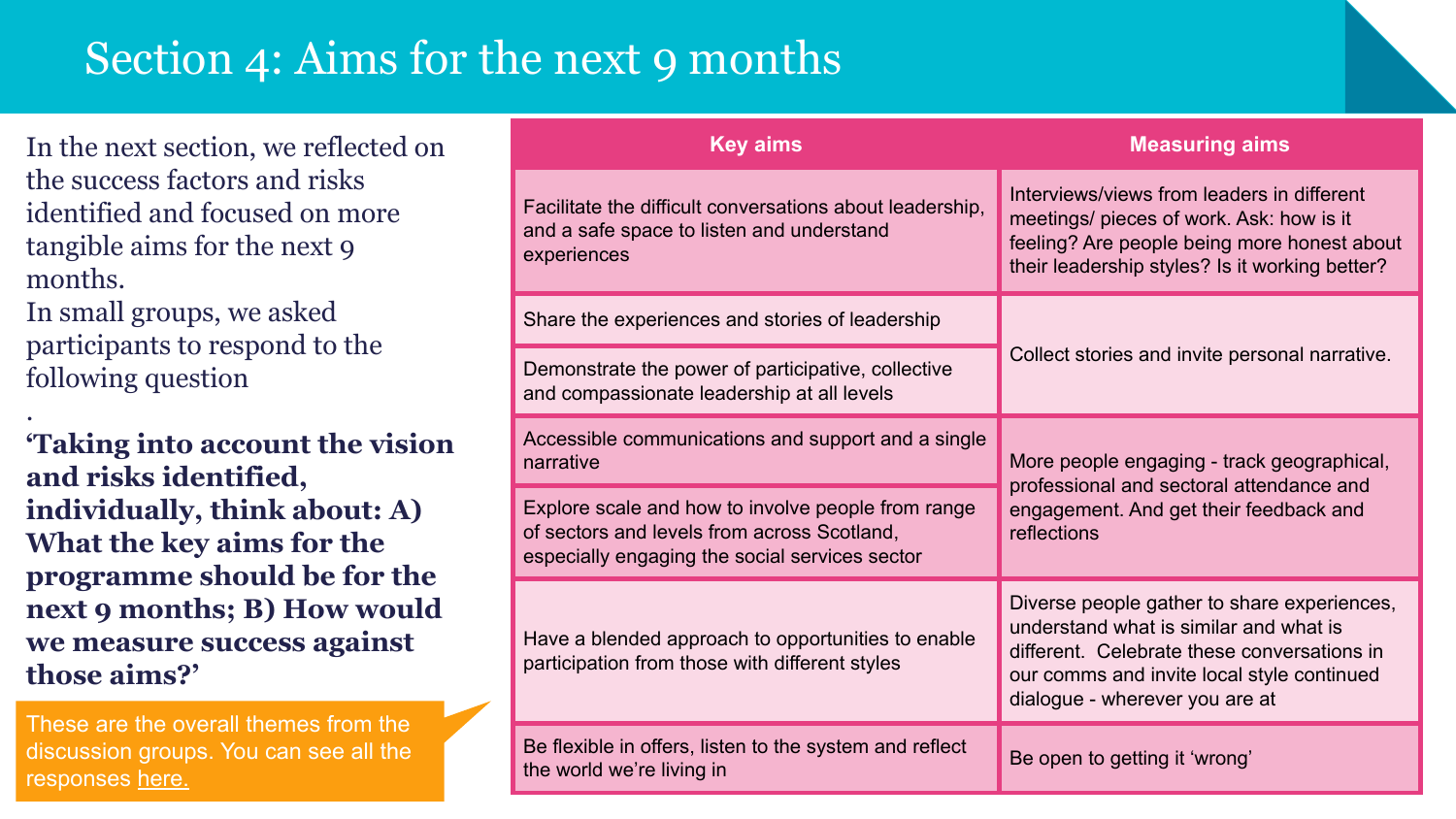# Section 5: Reflections and next steps

We ended the session with final reflections from the Project Lift team.

**"The need to pause, take a breath, and find space to understand what we've gone through, are still going through and will go through is really crucial… We have the opportunity of a lifetime to set the direction"** Dave Caesar, Project Lift